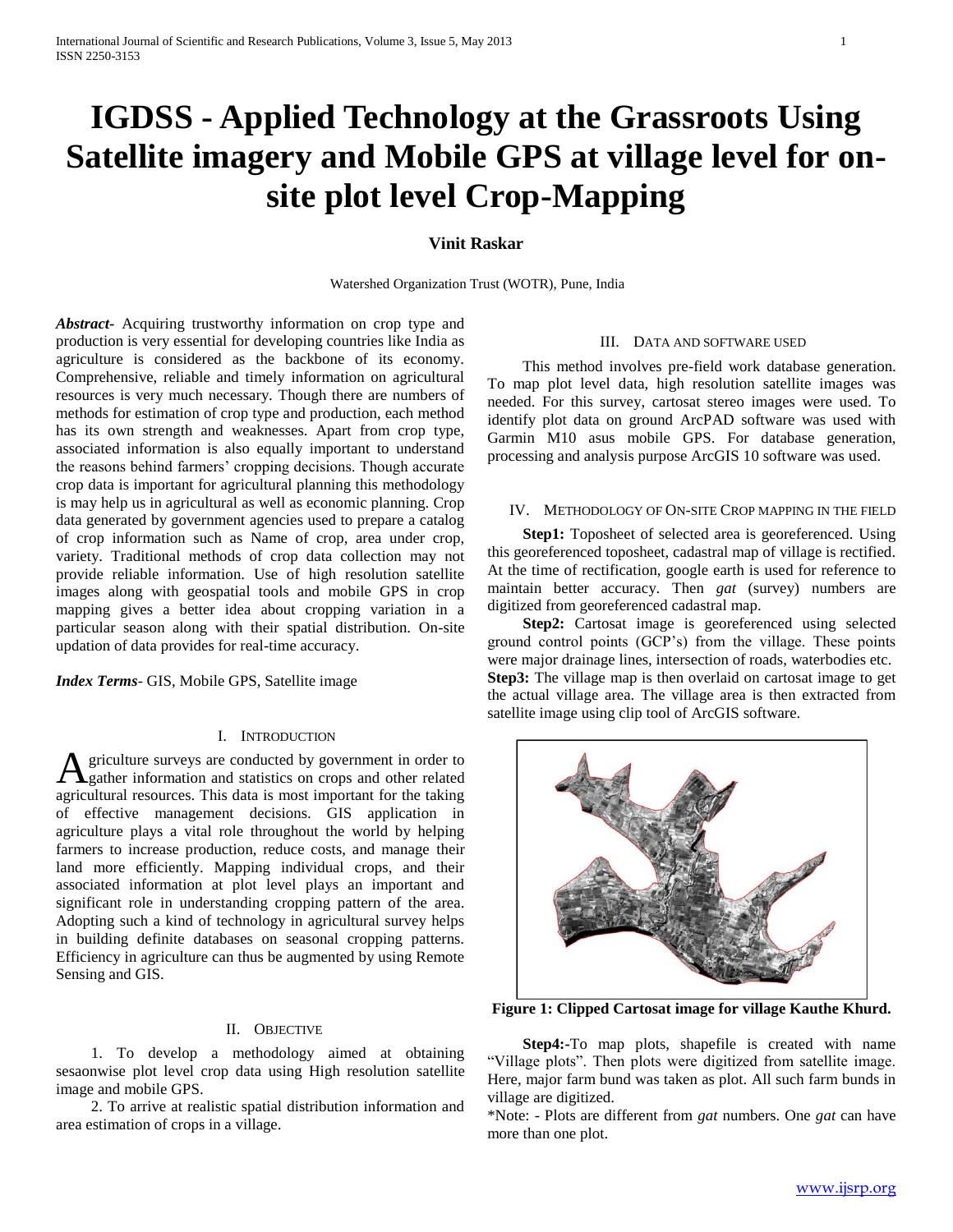

**Figure 2: Plots demarcated from Satellite image and plots in gats.**

 **Step5:** After digitizing all the plots, a unique plot ID is assigned to each plot. Shapefiles of village gat, village boundary and village plots are then transferred on mobile GPS. Care has should be taken that all shapefiles should be in the same projection i.e. UTM.

 **Step6:** The field investigator with the help of mobile GPS starts locating plots in the field. The investigator clicks on the GPS pointer fixed on the screen to get plot ID and notes it down in data down.

 **Step7:** To get information of plots, field investigator needs the help of a local resource person from the village. This resource person accompanies the field investigator throughout the survey and helps in coordinating the interaction between the investigator and the farmer whenever required.

 **Step8:** During this survey, investigator collects plotwise information on various parameters like plot owner, crop name, crop variety , whether plot is irrigated or rainfed, source of irrigation, method of irrigation, group or individual irrigation, fertilizers used, approximate production, rationale for crop selection, market places, and proposed crop planning.

 **Step9:** It may so happen that the whole plot is not cultivated. i.e. plot may not be equal to cropped area. If the actual the cropped area is less than the plot area, then the investigator records cropped area and fallow area separately.

**Step10:** Information is thus collected for all plots in a village. This information is then transferred into a geodatabase format to bring the database onto the GIS platform. Using basic tools in ArcGIS, geodatabase is linked to each plot of shape file using "Plot ID" as primary key.

 **Step11:** This database linkage is temporary. To make it permanent the shapefile has to be exported into a new shapefile again.



**Figure 3: Geodatabase linked to Plot shapefile keeping polygon ID as a Primary Key.**

 Using this shapefile various thematic maps can be generated based on different attributes.

#### **Spatial Analysis based on linked plot data**

 The process of examining the locations, attributes, and relationships of features in spatial data through various analytical techniques in order to address a question or gain useful knowledge is known as Spatial Analysis. It extracts or creates new information from spatial data. (ArcGIS 10, help)

 Spatial analysis plays crucial role getting information on spatial distribution of various parameters from plot data. New information can be created using spatial query set. (Fig.4 shows the distribution of plots owned by farmer "Shantaram Dhokare").



**Figure 4: Highlighted plot shows the result of the query asked to linked plot data.**

 A definite, layered, attributed database can thus be generated.

#### V. ADVANTAGE OF THE METHODOLOGY/SURVEY

 **1.** As plot mapping is done from satellite image before field work, investigator does not need to walk around the plot for mapping. If topography is undulated and investigator is not able to walk around the plot then he/she can simply click on the pre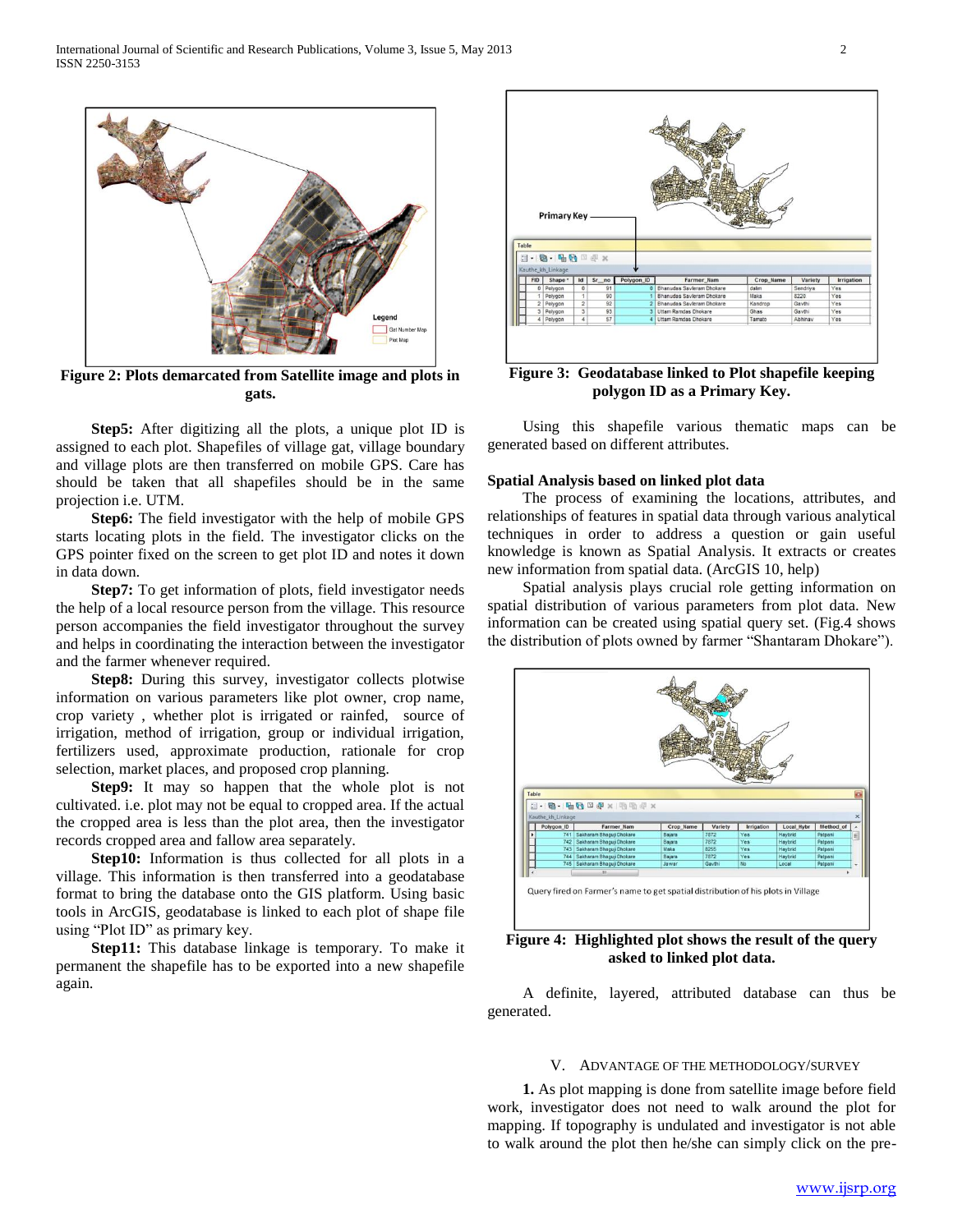defined plots on Mobile GPS to get plot ID. This saves much time in the field.

 **2.** Large amounts of data can be efficiently and accurately collected and processed in a very short time (eg. 200 plots/day). This reduces cost and brings down the overall budget of survey.

\*Note: - Labor cost includes per day charges of resource person and field investigators

 **3.** If some trouble occurs in GPS in the field, there are no chances of data losses, as the Plots are already saved in shapefile format.

 **4**. As this is on-site mapping and field investigator physically verifies each plot so there are very less chances of data duplication.

 **5.** Plot generation from satellite image is a **one time activity**. Same plot shapefile can be used to map crops of different seasons over the years.

### VI. VALIDATION OF THE SURVEY

 This survey is totally field based, depends on local resource persons and field investigators. So, to validate crop survey, 20% sample plots with well spatial distribution in village were selected and those plots were verified in the field using mobile GPS. It was found that there were no gaps in collected data.

#### VII. LIMITATIONS

 1. Duration of crop survey for particular season is not fixed, as that may vary due to delay in rainfall and late sowing of crop which may result in missing of data.

 2. Image rectification has to be very correct, shift in image leads to shifting in plots. On ground investigator may not get exact plot.

 3. One plot may have inter cropping or mix cropping pattern, which needs separate entry. So at the time of data display, there are chances of skipping of inter cropping or mix cropping pattern crop data.

 4. GPS battery backup is short, so need to have extra batteries and other accessories to save time and data in the field.

 5. This survey is limited to only agricultural plots so data on common property land resources (CPLR) is not included.

#### VIII. POTENTIAL APPLICATION AREAS

 As this survey is related to crop mapping it has many applications. Major applications areas are as follows:

## **1. Watershed Development**

 In watershed development, crop monitoring can be done using this method. If this survey is conducted regularly at appropriate point from implementation to completion of a project, plot wise changes can be observed in cropping pattern. These changes can be plotted against treatments undertaken. Thus it can be very effective survey in monitoring and impact assessment.

#### **2. Water Budgeting**

 Water Budgeting includes calculating water balance of the watershed area and to budget the available water for the planning of monsoon, winter and summer crops. Plot level data of the crops helps us to understand the cropping pattern of the village and can be used to calculate water remaining after each season. Also this data helps us to do crop planning based on previous year cropping pattern and current water availability. This enables the community to plan their village/watershed water resources.

## **3. Agriculture**

 It is useful to study the production level of particular crop season wise, also it will be helpful to identify and track the specific variety grown. As soil properties are linked to each plot, assigning hydrological soil groups is possible. Agro-advisories can be then shown spatially.

## IX. AREAS OF USAGE

 This methodology can meet the needs and requirements of a variety of stakeholders in various types of projects.

#### **1. For Farmers**

- i. Planning suitable crops
- ii. Integrated Nutrient Management
- iii. Integrated Water Management
- iv. Integrated Pest Management

### **2. For Government Agencies**

- i. Identify farmers impacted by crop damage
- ii. Total irrigation requirement and water conservation needs in Projects
- iii. Estimating crop production
- iv. Estimating capacity of storage godowns needed
- v. Tentative estimations of revenue collection
- vi. Planning location of the markets and *mandis*

## **3. For Insurance Sector**

- i. Monitor growth of insured crop
- ii. Assess actual crop Insurance
- iii. Monitor timely payments of compensations

#### **4. For Agricultural inputs to companies**

- i. Estimating distribution and supply of seeds to areas to be covered under specific crop
- ii. Identifying suitable varieties as per soil and weather data

## **5. Fertilizer companies**

- i. Estimating demand and supply of fertilizers
- ii. Ensuring timely availability of fertilizers to the farmers

#### **Taking it Forward…**

 To develop, establish and implement any field based methodology, participation of local people or farmers is very important. As this survey is related to crop and ownership